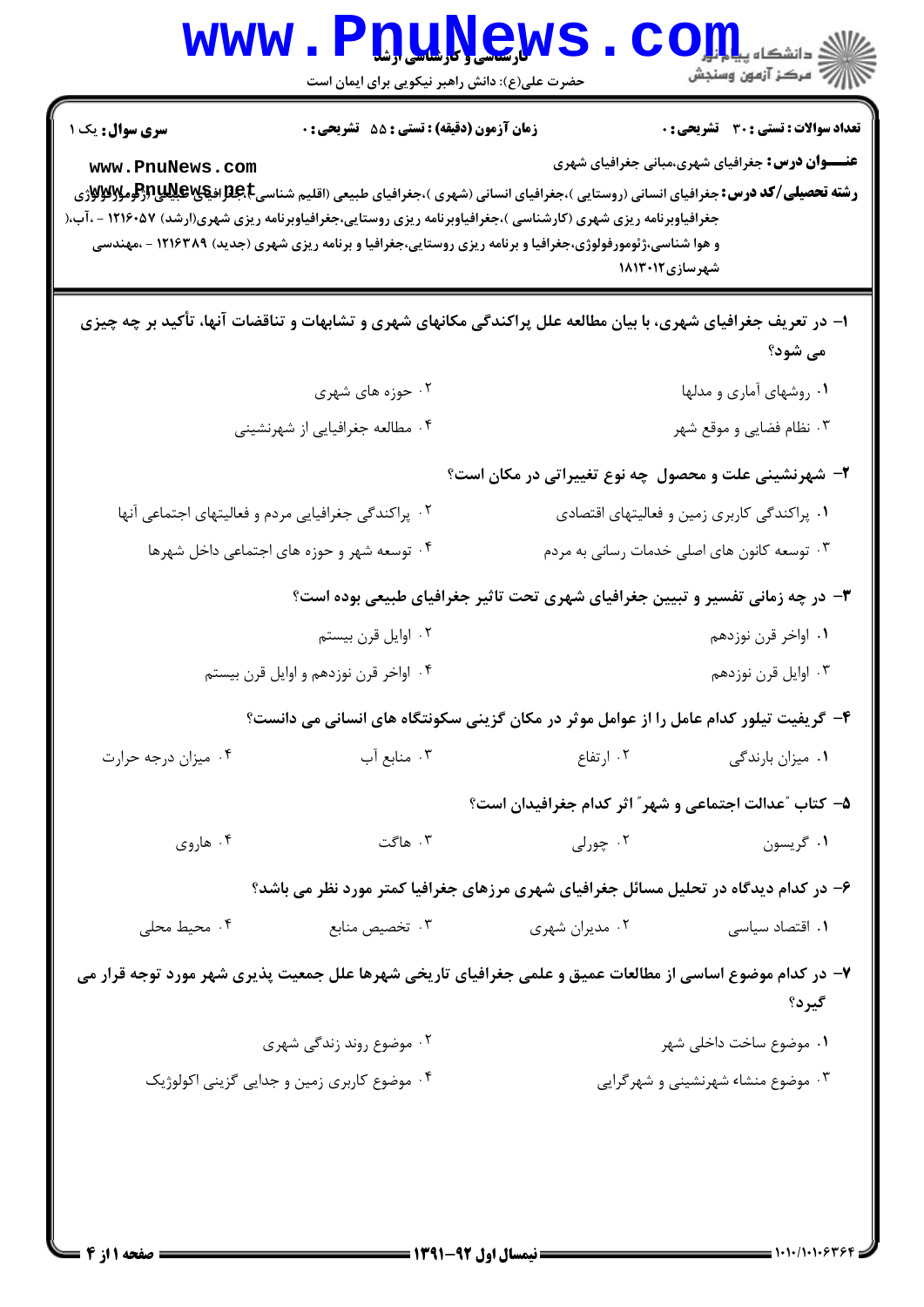| WWW                                                                                                                             | حضرت علی(ع): دانش راهبر نیکویی برای ایمان است                                                                                                                                                                                                                                                                                                                 | <u>QUNSWS</u>                                                               | دانشکا ه پیا با م <mark>ی</mark> ر<br>رِ آرمون وسنڊش   |  |
|---------------------------------------------------------------------------------------------------------------------------------|---------------------------------------------------------------------------------------------------------------------------------------------------------------------------------------------------------------------------------------------------------------------------------------------------------------------------------------------------------------|-----------------------------------------------------------------------------|--------------------------------------------------------|--|
| <b>سری سوال : ۱ یک</b>                                                                                                          | زمان آزمون (دقیقه) : تستی : 55 آتشریحی : 0                                                                                                                                                                                                                                                                                                                    |                                                                             | <b>تعداد سوالات : تستی : 30 ٪ تشریحی : 0</b>           |  |
| www.PnuNews.com                                                                                                                 | <b>رشته تحصیلی/کد درس:</b> جغرافیای انسانی (روستایی )،جغرافیای انسانی (شهری )،جغرافیای طبیعی (اقلیم شناسیجهافیایاتیالاتیاللا<br>)،جغرافیاوبرنامه ریزی شهری (کارشناسی )،جغرافیاوبرنامه ریزی روستایی،جغرافیاوبرنامه ریزی شهری(ارشد) ۱۲۱۶۰۵۷ - ،آب<br>و هوا شناسی،ژئومورفولوژی،جغرافیا و برنامه ریزی روستایی،جغرافیا و برنامه ریزی شهری (جدید) ۱۲۱۶۳۸۹ - ،مهندسی | شهرسازی۱۸۱۳۰۱۲                                                              | <b>عنـــوان درس:</b> جغرافیای شهری،مبانی جغرافیای شهری |  |
| ۸– جغرافیدانان به تبعیت از کلی نگری جغرافیا به کدام ملاک در تعیین شناخت شهر از روستا بیش از دیگر ملاکها اعتبار قائل<br>می شوند؟ |                                                                                                                                                                                                                                                                                                                                                               |                                                                             |                                                        |  |
|                                                                                                                                 | ۰۲ کاربری زمین و شرایط محیطی                                                                                                                                                                                                                                                                                                                                  |                                                                             | ۰۱ کاربری زمین و شرایط اقتصادی                         |  |
|                                                                                                                                 | ۰۴ شرایط اجتماعی و اقتصادی                                                                                                                                                                                                                                                                                                                                    |                                                                             | ۰۳ شرایط محیطی و اقتصادی                               |  |
|                                                                                                                                 |                                                                                                                                                                                                                                                                                                                                                               | ۹- در زمان ما شهرهایی نظیر کانبرا، اتاوا و برازیلیا دارای چه کارکردی هستند؟ |                                                        |  |
| ۰۴ تولیدی - مبادله                                                                                                              | ۰۳ صنعتی - اقتصادی                                                                                                                                                                                                                                                                                                                                            | ۲. دفاعی - فرهنگی                                                           | ۰۱ اداری - سیاسی                                       |  |
|                                                                                                                                 | ۱۰– شهرهای بزرگ کدام کشورها دارای درصد بالا از مردم شهرنشین اما سطح پایین شهرگرایی هستند؟                                                                                                                                                                                                                                                                     |                                                                             |                                                        |  |
|                                                                                                                                 | ۰۲ کشورهای آسیایی                                                                                                                                                                                                                                                                                                                                             |                                                                             | ۰۱ کشورهای صنعتی                                       |  |
|                                                                                                                                 | ۰۴ کشورهای در حال توسعه                                                                                                                                                                                                                                                                                                                                       |                                                                             | ۰۳ کشورهای جهان سوم                                    |  |
|                                                                                                                                 |                                                                                                                                                                                                                                                                                                                                                               |                                                                             | 11- انقلاب شهری از چه زمانی شکل گرفته است؟             |  |
|                                                                                                                                 | ۰۲ اواخر قرن نوزدهم                                                                                                                                                                                                                                                                                                                                           |                                                                             | ۰۱ ابتدای قرن بیست و یکم                               |  |
|                                                                                                                                 | ۰۴ نیمه دوم قرن بیستم                                                                                                                                                                                                                                                                                                                                         |                                                                             | ۰۳ نیمه اول قرن بیستم                                  |  |
|                                                                                                                                 | ۱۲– کدام جغرافیدان به منطقه شهری وسیع و گسترده از بوستون تا واشنگتن عنوان مگالاپلیس داده است؟                                                                                                                                                                                                                                                                 |                                                                             |                                                        |  |
| ۰۴ لوئيز مامفورد                                                                                                                | ۰۳ ژان گوتمن                                                                                                                                                                                                                                                                                                                                                  | ۰۲ آبراهام چارلز                                                            | ۰۱. پاتریک گدس                                         |  |
|                                                                                                                                 | ۱۳- بخش مرکزی شهر نیویورک توسط چه کسانی در اوایل قرن هفدهم در آمریکا بنا نهاده شد؟                                                                                                                                                                                                                                                                            |                                                                             |                                                        |  |
| ۰۴ مهاجرین فرانسوی                                                                                                              | ۰۳ مهاجرین هلندی                                                                                                                                                                                                                                                                                                                                              | ۰۲ مهاجرین آسیایی                                                           | ٠١ مهاجرين انگليسي                                     |  |
|                                                                                                                                 |                                                                                                                                                                                                                                                                                                                                                               | ۱۴– کدام گزینه در مخالفت با الگوی زندگی در حومه ها بیان می شود؟             |                                                        |  |
|                                                                                                                                 | ۰۲ حومه ها به صورت مرکز سالمندان در می آیند                                                                                                                                                                                                                                                                                                                   | ٠١. همه حومه ها يكدست هستند                                                 |                                                        |  |
| ۰۴ در اغلب حومه ها مردان مسلط بر امور هستند                                                                                     |                                                                                                                                                                                                                                                                                                                                                               | ۰۳ حومه ها ضد جمع گرایی عمل می کنند                                         |                                                        |  |
| ۱۵- سکونتگاه های دائمی در چه دوره ای در تمدن بشر ظاهر شده است ؟                                                                 |                                                                                                                                                                                                                                                                                                                                                               |                                                                             |                                                        |  |
|                                                                                                                                 | ۰۲ حدود ۱۵ تا ۱۲ هزار سال قبل                                                                                                                                                                                                                                                                                                                                 |                                                                             | ۰۱ در حدود ۲ میلیون سال قبل                            |  |
|                                                                                                                                 | ۰۴ هزاره نهم تا چهارم قبل از میلاد                                                                                                                                                                                                                                                                                                                            |                                                                             | ۰۳ قرن چهارم تا نهم میلادی                             |  |

صفحه 2 از 4 =

1.1./1.1.635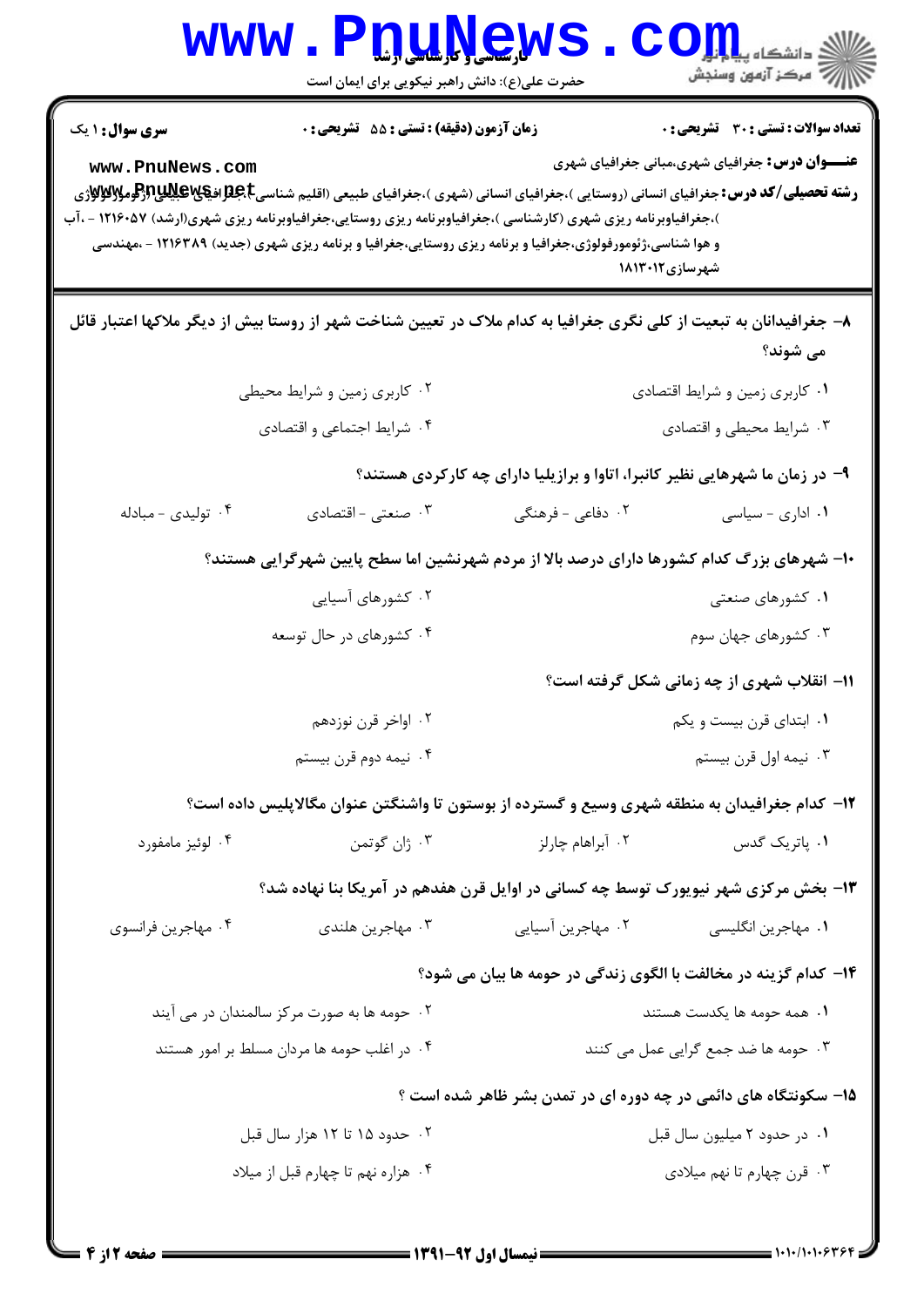|                                                                                                                                                              | <b>www.PDTWGWS</b><br>حضرت علی(ع): دانش راهبر نیکویی برای ایمان است                                                                                     |                      | الاد دانشڪاء پيا <mark>۽ بار</mark><br>الا سرڪز آزمون وسنڊش                                                              |  |
|--------------------------------------------------------------------------------------------------------------------------------------------------------------|---------------------------------------------------------------------------------------------------------------------------------------------------------|----------------------|--------------------------------------------------------------------------------------------------------------------------|--|
| <b>سری سوال : ۱ یک</b><br>www.PnuNews.com<br>)،جغرافیاوبرنامه ریزی شهری (کارشناسی )،جغرافیاوبرنامه ریزی روستایی،جغرافیاوبرنامه ریزی شهری(ارشد) ۱۲۱۶۰۵۷ - ،آب | زمان آزمون (دقیقه) : تستی : 55 تشریحی : 0<br>و هوا شناسی،ژئومورفولوژی،جغرافیا و برنامه ریزی روستایی،جغرافیا و برنامه ریزی شهری (جدید) ۱۲۱۶۳۸۹ - ،مهندسی |                      | <b>تعداد سوالات : تستی : 30 ٪ تشریحی : 0</b><br><b>عنـــوان درس:</b> جغرافیای شهری،مبانی جغرافیای شهری<br>شهرسازی۱۸۱۳۰۱۲ |  |
|                                                                                                                                                              |                                                                                                                                                         |                      | ۱۶– در نظام سیاسی دولتشهرهای سومری اداره امور روزمره جامعه شهری در دست کدام دستگاه بوده است؟                             |  |
| ۰۴ بازرگانان                                                                                                                                                 | ۰۳ مجمع عمومی                                                                                                                                           | ۰۲ شورای معتمدین     | ۱. حاکم شهر                                                                                                              |  |
|                                                                                                                                                              |                                                                                                                                                         |                      | ۱۷– نظریه جامعه آبی در پیدایش شهرها به کدام تفسیر از شهرنشینی بسیار نزدیک است؟                                           |  |
| ۰۴ تفسیر ساختاری                                                                                                                                             | ۰۳ تفسیر اکولوژیک                                                                                                                                       | ۰۲ تفسیر اجتماعی     | ٠١ تفسير اقتصادى                                                                                                         |  |
|                                                                                                                                                              |                                                                                                                                                         |                      | ۱۸– کدامیک از فلاسفه یونانی معتقد بود یک دولتشهر لازم است در حدود سی هزار نفر جمعیت داشته باشد؟                          |  |
| ۰۴ مور                                                                                                                                                       | ۰۳ ویتوریوس                                                                                                                                             | ۰۲ افلاطون           | ۰۱ ارسطو                                                                                                                 |  |
| ۱۹- تصورات و نظریه پردازی های آرمانشهری دوره رنسانس در پیدایش چه طرح هایی تجلی یافته است؟                                                                    |                                                                                                                                                         |                      |                                                                                                                          |  |
| ۰۴ طرح های چند گوشه                                                                                                                                          | ۰۳ طرح های خطی                                                                                                                                          | ۰۲ طرح های دفاعی     | ۰۱ طرح های دایره ای                                                                                                      |  |
|                                                                                                                                                              |                                                                                                                                                         |                      | ۲۰– در کدامیک از شهرهای ماقبل صنعتی، جدایی گزینی طبقات اجتماعی دیده نمی شد؟                                              |  |
| ۰۴ شهرهای استبدادگران                                                                                                                                        | ۰۳ شهرهای تجاری                                                                                                                                         | ۰۲ شهرهای فئودالی    | ۰۱ روستاشهرها                                                                                                            |  |
|                                                                                                                                                              |                                                                                                                                                         |                      | <b>۲۱</b> - در شهرهای اسلامی محله ها بر چه اساسی شکل می گرفته اند؟                                                       |  |
| ۰۲ میزان فاصله از مرکز شهر و بازار<br>۰۱ احساس مذهبی نسبت به حریم های عمومی                                                                                  |                                                                                                                                                         |                      |                                                                                                                          |  |
|                                                                                                                                                              | ۰۴ احساس مذهبی نسبت به حریم های خصوصی                                                                                                                   |                      | ۰۳ عوامل اقلیمی و ارتباطی                                                                                                |  |
|                                                                                                                                                              |                                                                                                                                                         |                      | ۲۲- امروزه اهداف برنامه ریزی شهری در اغلب کشورهای جهان سوم ریشه در چه تفکراتی از شهرهای اولیه صنعتی دارد؟                |  |
| ۰۴ تفكرات آنارشيستها                                                                                                                                         | ۰۳ تفکرات آرمانگراها                                                                                                                                    | ۰۲ تفکرات رفورمیستها | ۰۱ تفکرات سوسیالیستها                                                                                                    |  |
|                                                                                                                                                              |                                                                                                                                                         |                      | ۲۳- سه رویکرد در مطالعه ساخت شهر کدامند؟                                                                                 |  |
| ۰۲ اکولوژیکی، اجتماعی، سیاسی                                                                                                                                 |                                                                                                                                                         |                      | ٠١ اجتماعي، اقتصادي، سياسي                                                                                               |  |
|                                                                                                                                                              | ۰۴ سیاسی، اقتصادی، نظام فعالیت                                                                                                                          |                      | ۰۳ اکولوژیکی، اقتصادی، نظام فعالیت                                                                                       |  |
| ۲۴- در کدام رویکرد به الگوهای رفتاری در اشغال فضا توجه می شود؟                                                                                               |                                                                                                                                                         |                      |                                                                                                                          |  |
|                                                                                                                                                              | ۰۲ رويکرد اکولوژيک                                                                                                                                      |                      | ۰۱ رویکرد اقتصادی                                                                                                        |  |
|                                                                                                                                                              | ۰۴ رویکرد نظام های فعالیت                                                                                                                               |                      | ۰۳ رویکرد اجتماعی                                                                                                        |  |